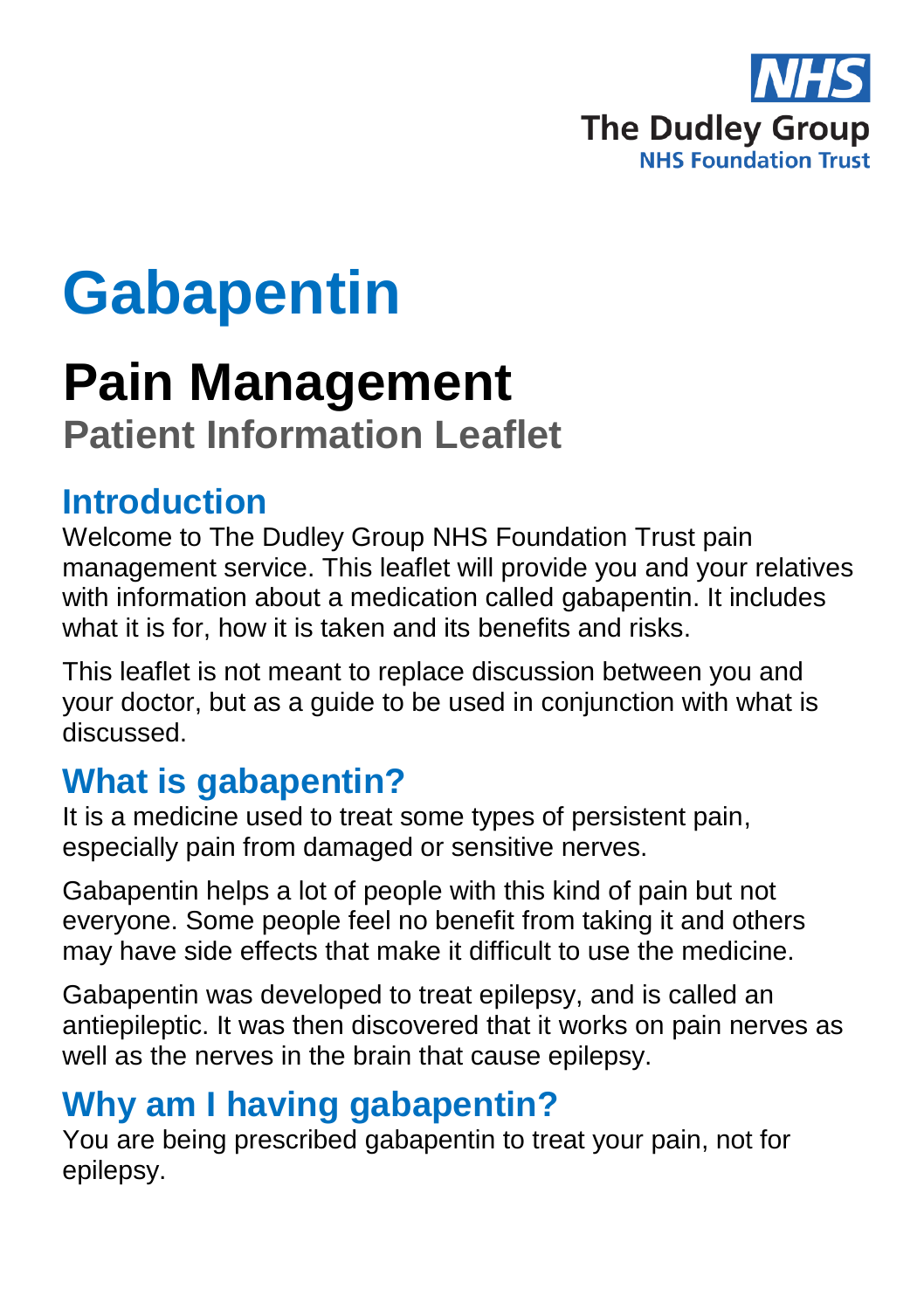#### **What are the benefits?**

It can help relieve persistent pain when common painkillers have not been effective.

#### **What are the risks?**

Gabapentin can cause side effects. The most common problem is feeling sleepy which may improve as you get used to the medicine. Some people have stomach pain and sickness. Rare problems are described in the leaflet that comes with your tablets.

**Important: do not drive or operate heavy machinery if you feel drowsy.**

If you have unpleasant side effects from the medication, you can stop taking the tablets. If you are taking more than three tablets a day, we suggest that you stop the tablets gradually. To do this, take half of your usual dose for three or four days, then take one tablet morning and night for a further three or four days, then stop.

If you have severe side effects, stop taking gabapentin straight away and inform your GP as soon as you can. If you have mild side effects but an improvement in your pain, you may wish to continue the medication without increasing the dose.

#### **How do I take it?**

It is important to build up the dose gradually, to help prevent problems. You have to take the medicine every day. It is not like an ordinary painkiller, and does not work very well if you only take it when the pain is bad.

You should keep taking the medicine unless you have bad side effects. If you do have side effects, try reducing the dose by one tablet for one to two weeks, and then increasing the dose again. Once you have reached the full dose, try to stay on it. Most patients feel some benefit at about four capsules a day (1,200mg).

We suggest that you build up the dose like this: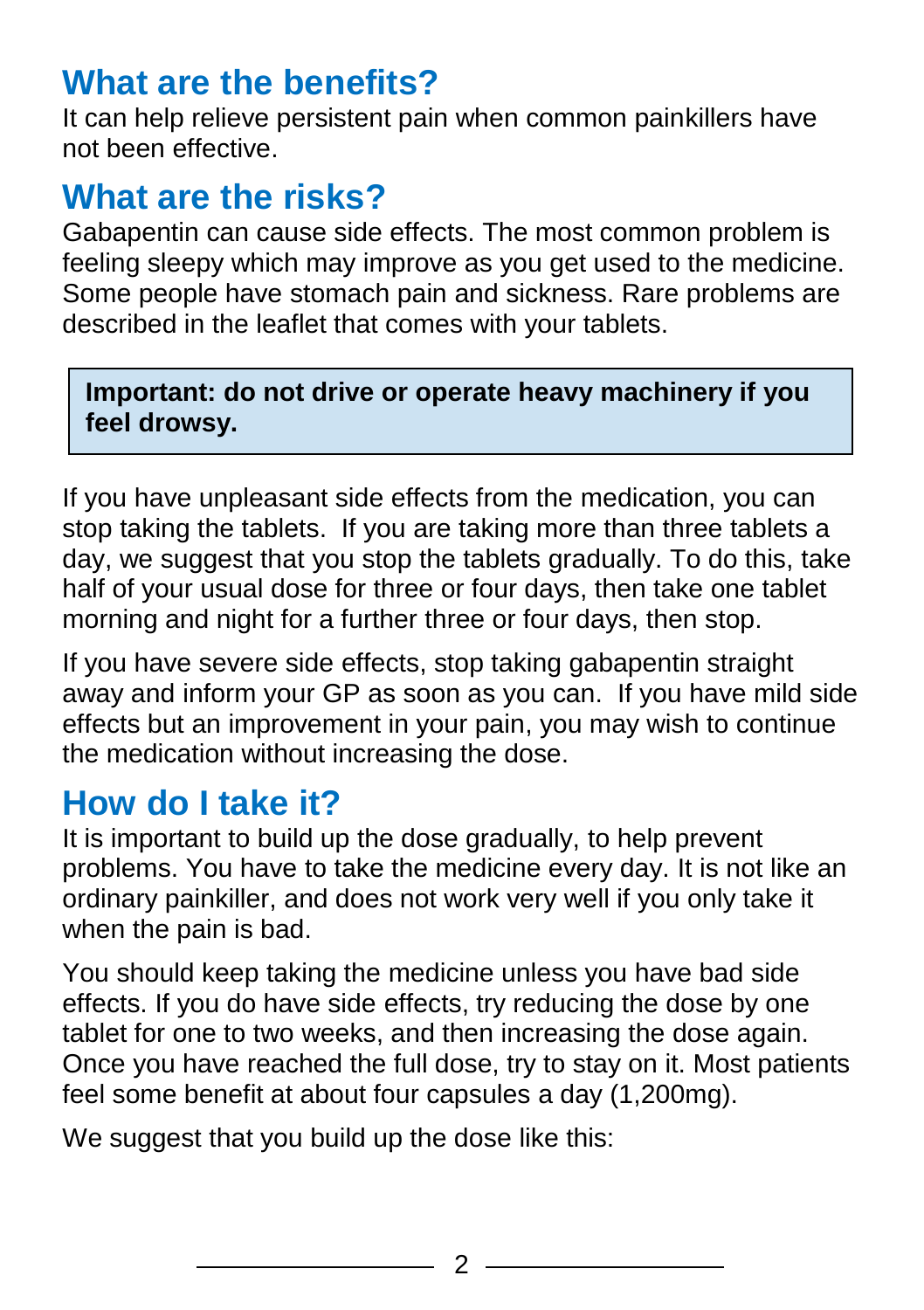| <b>Week</b>    | <b>Breakfast</b><br>time dose | <b>Lunch time</b><br>dose | <b>Bedtime dose</b> |
|----------------|-------------------------------|---------------------------|---------------------|
|                |                               |                           | 300 <sub>mg</sub>   |
| $\overline{2}$ | 300mg                         |                           | 300 <sub>mg</sub>   |
| 3              | 300mg                         | 300mg                     | 300mg               |
| 4              | 300mg                         | 300mg                     | 600mg               |
| 5              | 600mg                         | 300mg                     | 600mg               |
| 6              | 600mg                         | 600mg                     | 600mg               |

300mg is one capsule, 600mg is one tablet

Some patients prefer to take one 600 mg tablet three times a day rather than two capsules. When you need more tablets, you will need to get them from your GP.

### **What if I have problems?**

You can contact the clinical nurse specialists in the pain management team (9am to 5pm, Monday to Friday) by:

- Calling **01384 244735** and leaving a message on the answerphone or
- Ringing the switchboard number 01384 456111 and asking them to bleep the number 5064

Out of these hours, you will need to contact your GP or NHS 111.

# **Can I find out more?**

The following website has more information about managing pain:

#### **British Pain Society**

[https://www.britishpainsociety.org/british-pain-society](https://www.britishpainsociety.org/british-pain-society-publications/patient-publications/)[publications/patient-publications/](https://www.britishpainsociety.org/british-pain-society-publications/patient-publications/)

The following website has information about medications and driving:

[www.gov.uk/drug-driving-law](file://///dgohbrkfile/Foundation_Team$/Patient%20Information/Patient%20Information%20Leaflets/Patient%20Information%20Under%20Review/Leaflets%20with%20changes%20in%20progress/Pain%20management%20review_files/www.gov.uk/drug-driving-law)